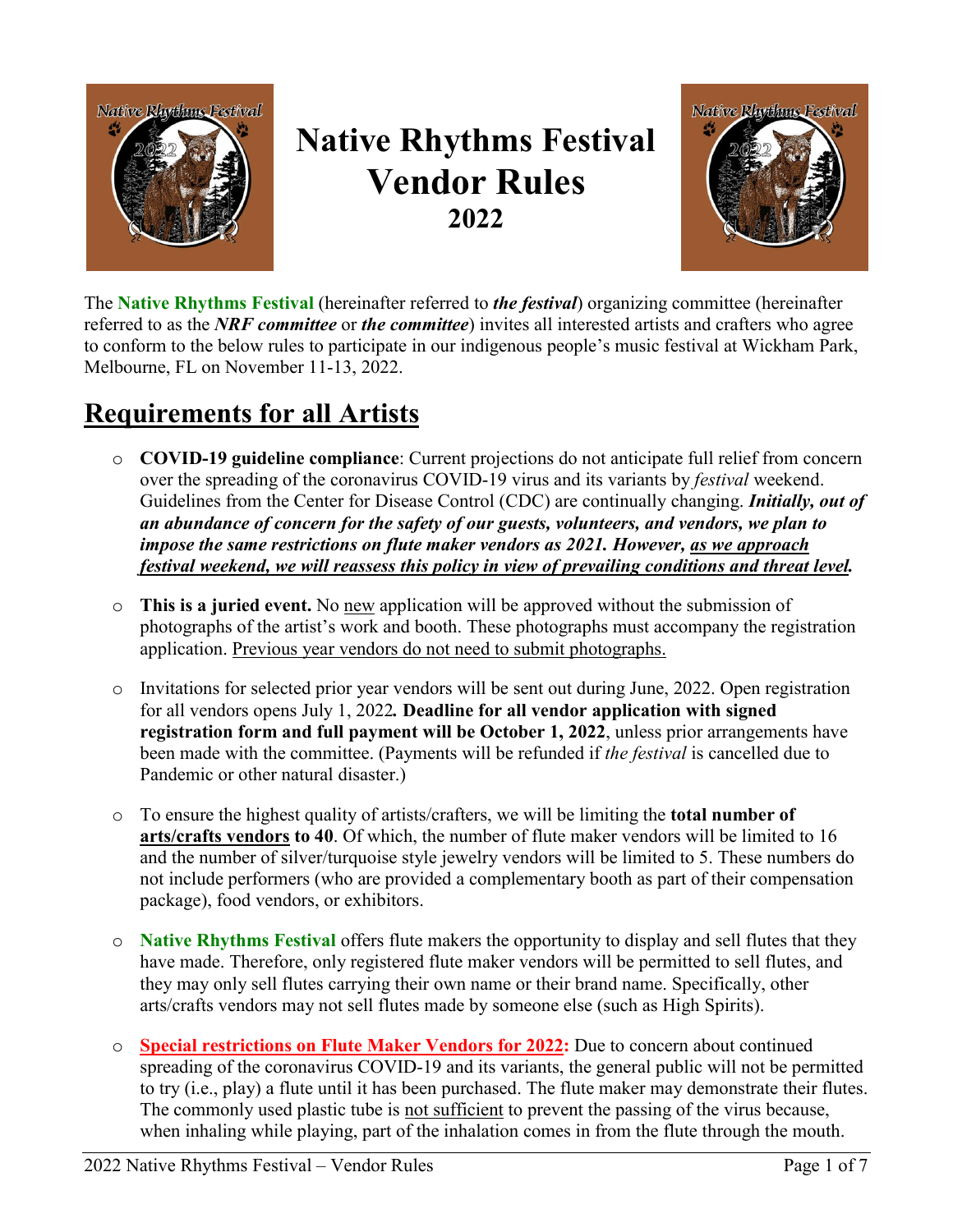Any flute that a guest may play and not buy must be removed from display and cannot be sold for the remainder of the festival, but may later be sold to only that guest. *As we approach festival weekend, we will reassess this policy in view of prevailing conditions and threat level.*

- o Because of our special relationship with our performers, performer vendors are exempt from the limits on the number of vendors. They may also sell any merchandise they normally offer, including CDs, DVDs, apparel, jewelry, "signature flutes", etc.
- o Exhibitors will be accepted by invitation only. Exhibitors are permitted to do fundraising for their organization within their booth, including the sale of appropriate merchandise.
- o Food vendors will be accepted by invitation only. Please do not apply if you have not been invited.
- o **There will be no walk-on artists/merchants/exhibitors permitted.**
- o The following requirements will be **strictly enforced on all vendors.** All booths will be monitored by the *NRF committee* during the *festival* to ensure compliance with the rules set forth in this document. Any infractions noted will be corrected on the spot. **Those who fail to comply will be asked to leave the festival grounds immediately.** No fee refunds will be made to vendors who are asked to leave.
- o Each artist/craftsman must have his/her own booth. Requests to share a booth must include justification for the request, be accompanied by the appropriate fees, and be reviewed and approved by the organizing committee. There will be no sharing of booths larger than  $10'x10'$ . There will be no exceptions.
- o All arts and crafts sold and displayed must be produced by the artist/vendor or by the vendor as the artist's authorized representative.
- o Although artists/crafters themselves need not be of Native American ancestry, all arts and crafts must be handmade and of traditional Native American style or maintain a Native American or nature theme. **We are looking for artists and crafters, not resellers.** We reserve the right to approve the sale of specific resale items that are deemed by the NRF *committee* as appropriate for the event and that do not conflict with other items sold by the other vendors.
- o **All vendors are required comply with the Indian Arts and Crafts Act of 1990, as amended in 2010.** The full text of this law is included at the end of this document. The *Indian Arts and Crafts Board* has instructed us that the 2010 amendment places additional responsibilities on the organizers of events like the **Native Rhythms Festival** for ensuring compliance with the Act. Therefore, we must require that each of our vendors specifically comply with the following:
	- 1. Any vendors representing themselves as Native American must provide proof of tribal enrollment documentation to the NRF *committee*. Anyone who cannot show proof that they are an enrolled member of either a federally or state recognized tribe, must have on display in their booth a sign that says, "**Not Native Made**". The festival will provide these signs as part of the vendor packet, or vendors may use their own.
	- 2. Any vendors who resell items made by others who claim to be Native American must also have proof of the artist/maker's tribal enrollment. If enrollment confirmation cannot be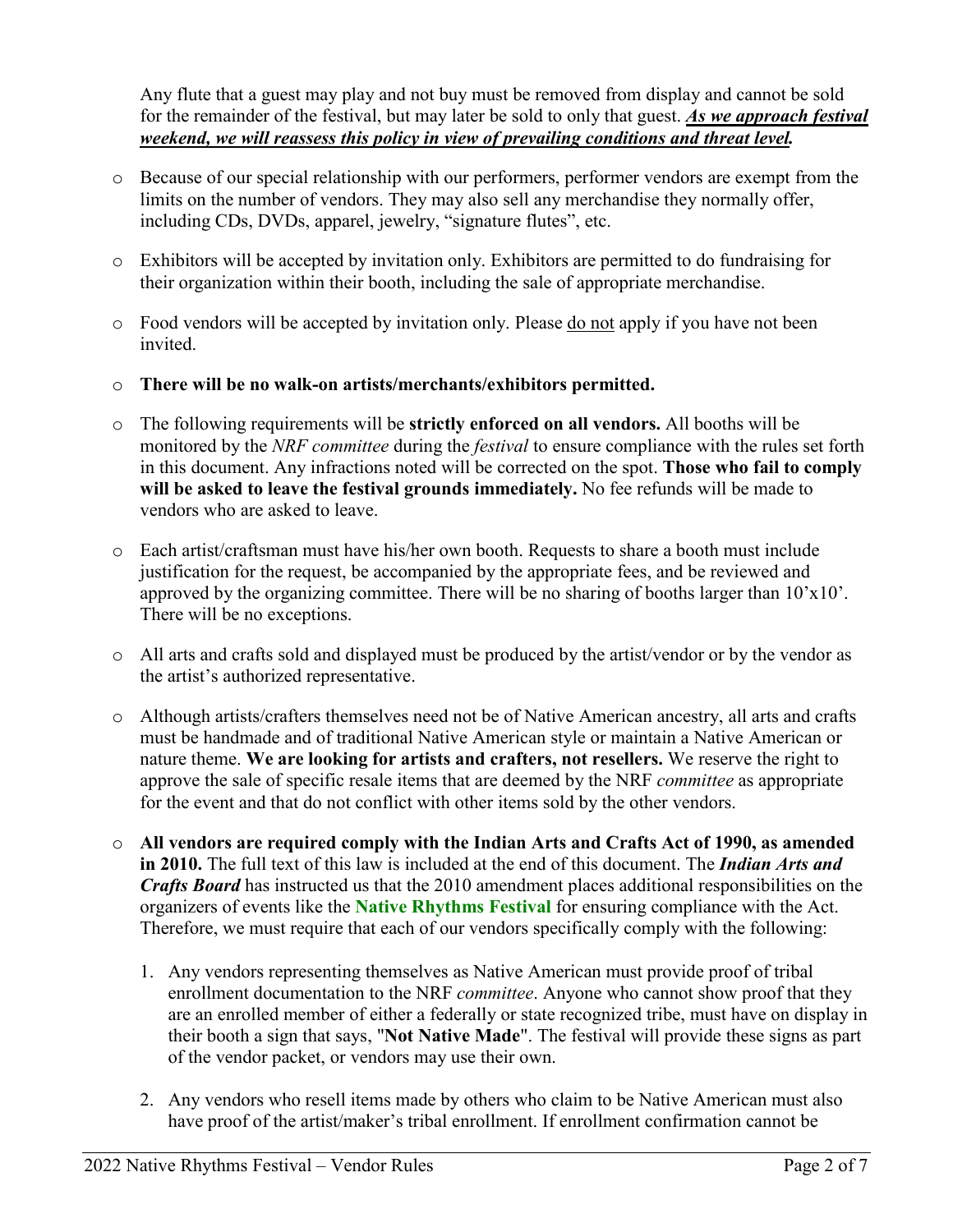provided to the NRF *committee*, you must have on display in your booth a sign that says "**Not Native Made"** near their goods. The festival will provide these signs in the vendor packet. Additional signs will be available on request.

- 3. Each vendor will be required to confirm their understanding of the *Indian Arts and Crafts Act of 1990* by reading and signing the section of the vendor application referring to this Act. This is a personal commitment that each vendor must make that he/she understands the requirements of the Act and will abide by them.
- o We encourage demonstration of skills whenever possible.
- o The names of all the persons who will be operating the booth must be included on the registration form. Each of those people will be issued a **Native Rhythms Festival** security badge. **Only people with an official security badge will be permitted to operate booths.**  Please have your security badge ready to present to roving security personnel, especially after hours.
- o **All vendors must check in with the organizing committee at the registration tent before beginning setup.** An NRF *committee* member will direct arriving vendors to their assigned location. Vendors must set up within the marked boundaries of their assigned locations.
- o Each vendor must supply his/her own tents, tables, chairs, lighting fixtures, extension cords, packing materials, backdrops, etc. (We can provide information about renting tents, tables and chairs locally). Note that this event continues after sunset on Friday and Saturday. Vendors will be responsible for extension cords and lighting fixtures for their booth. Power will be available to each vendor booth. (See requirements below regarding light fixtures and extension cords meeting City of Melbourne fire codes.)
- o **Native Rhythms Festival** is required to fully comply with the City of Melbourne's event fire codes. A city fire inspector will be on-site to check us and our vendors for compliance with the following regulations. All vendors must be completely setup and ready for the inspector at **9:00AM on Friday**. All vendors must pass their inspection before we will be allowed to open the festival.
	- City of Melbourne fire codes require that vendors meet certain requirements regarding spacing between tents. In general, there must be 10 feet between tents. However, we may place two 10'x10' tents "adjacent" to one another, but then provide 10 feet between the pair and the next closest tents. The committee will lay out the vendor area to comply with these requirements. It is critical that all vendors set up exactly where designated within their assigned area to comply with these requirements. If in doubt, check with the NRF vendor coordinator, who will be on site during setup on Thursday, before setting up your tent. **Due to Pandemic regulations, spacing may be greater than required by the fire code.**
	- Complying with the spacing requirement (see above) will mean longer electrical cord runs between electrical panels/distribution boxes, and tents. Extension cords up to 200 feet in 12 gauge may be required for many of the tent sites. If your site is closer to the panel, extension cords of any gauge up to 100 feet long may be used. However, we recommend being prepared for the longer cord.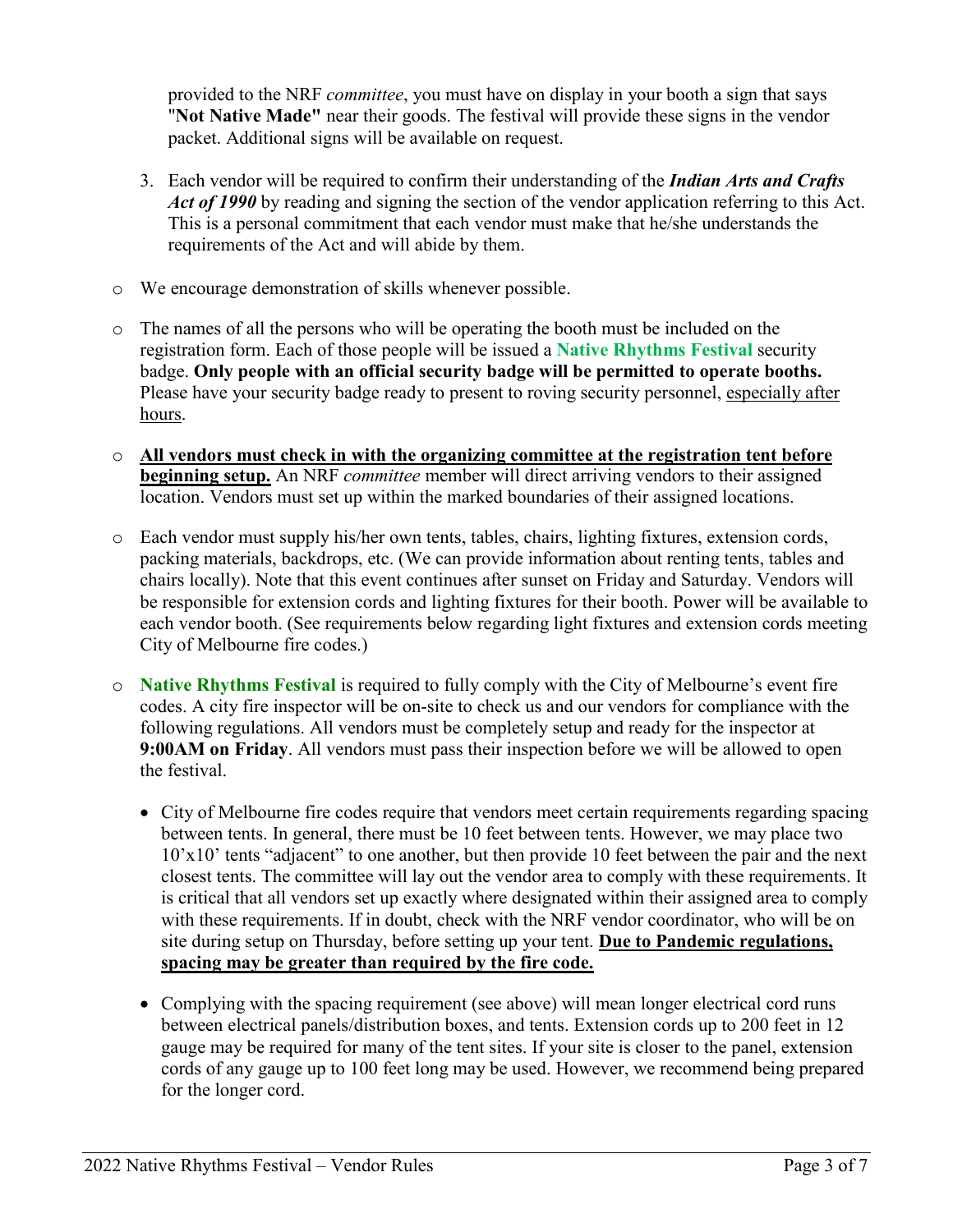- All tents larger than  $10^{\circ}x10^{\circ}$  (120 square feet or larger) must have a manufacturer's certificate stating it is made of a fire-retardant material.
- All bulbs, incandescent or fluorescent (tube or CFL), must be shielded against bulb breakage. Open bulbs must have either the manufacturer's designed cage or cover, or an equivalent plastic cover or bulb protector. This includes the popular clamp-on "can" lights.
- One thing the inspector makes a point of checking is that all plug connections between extension cords and cords to lights or other devices **must be off the ground**.
- All tents must have conspicuous "NO SMOKING" signs posted.
- The *Festival* will provide a fire extinguisher located within 75 feet of every vendor tent throughout the festival grounds. Vendors do not need an extinguisher within their tent.
- o SET UP: Vendor area layout will be done by the *committee* on Wednesday. Vendor set-up time starts at 9AM on Thursday. **All vendor vehicles** must be removed from the vendor area by 9AM Friday. Special parking areas for Vendor vehicles will be provided in the Northwest area, access by north roadway with access from main park road along the north boundary of the vendor village. Overnight security is provided, wearing of your name badges is required for access after hours. Remember, your booth needs to be open and occupied for the City to complete its inspection at 9AM on Friday.
- o The Show hours for vendors are:
	- o Friday: 9AM 9PM
	- o Saturday: 9AM 9PM
	- o Sunday: 9AM 5PM
- o Quiet time begins each night at 10:30PM. **All loud noises** (including music, drumming, etc.) must cease by this time.
- o **Tear Down: Please do not begin teardown earlier than 5:00PM Sunday. Vehicles will not be permitted back into the vendor area for teardown before 5:30PM Sunday.** Always be extremely careful when driving in the vendor area during setup and teardown. This area is likely to be congested with people not watching for vehicles. **For the Safety of ALL-no driving on grounds between setup and teardown, parking in the Vendor Parking area only.**
- o No loud flute playing or other loud noises (including CD playing, drumming, etc.) will be allowed during scheduled concert performances. Normal flute demonstrations within a booth would not normally be a problem. Just always be respectful of our performers and the other vendors around you.
- o Booths must be neat and orderly throughout the festival. Artists/merchants are responsible for collecting and disposing of their own trash. Trash collection points and glass & aluminum recycling bins will be provided.
- o To prevent uncomfortable situations with customers, we request that all vendors who **do not accept credit cards** place a notification to that effect in their booth.
- o **Three arts/crafts and flute maker booth sizes will be offered this year.** Booth fees will be: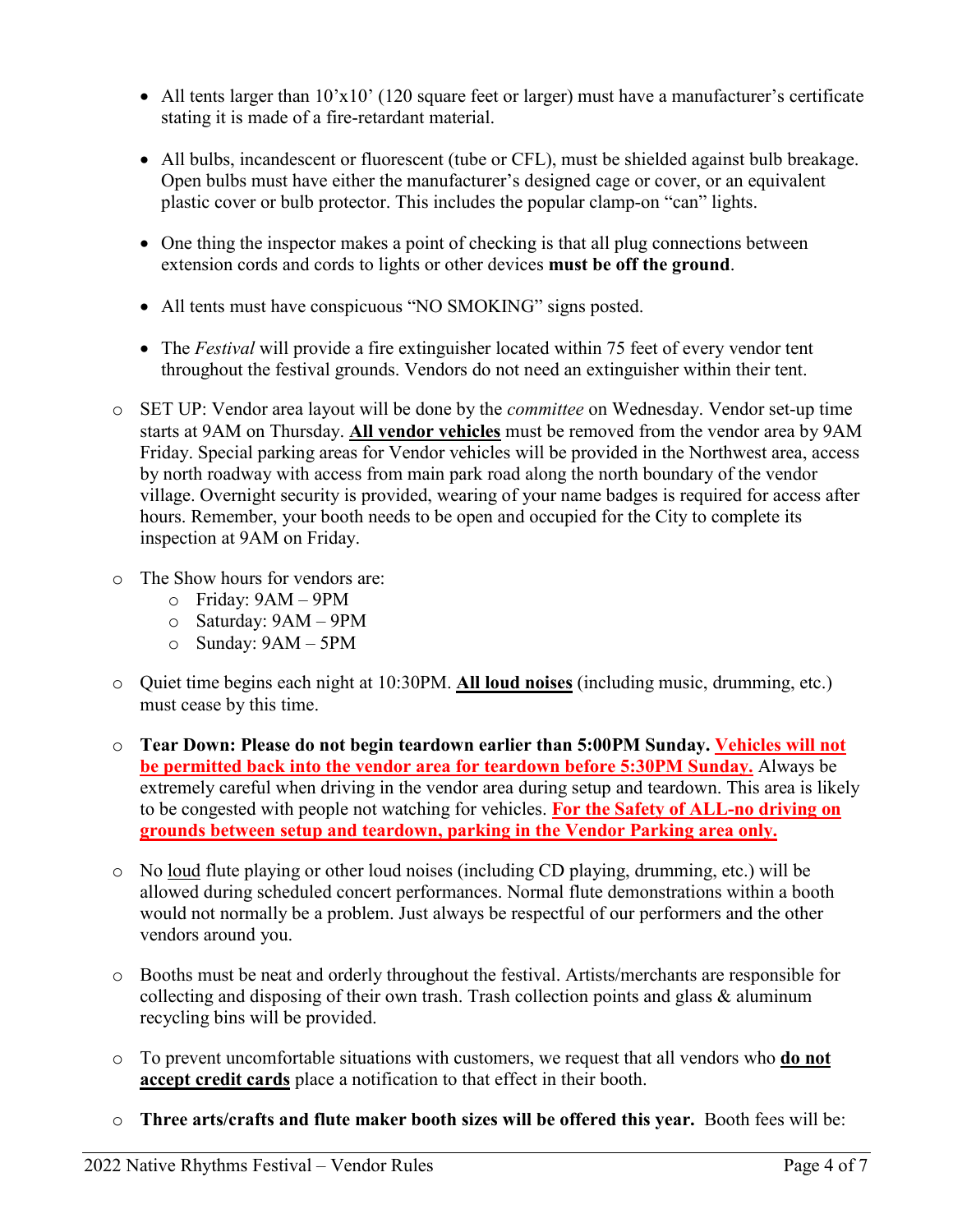- $\degree$  10' x 10' \$225.00
- $\degree$  10' x 20' \$275.00
- $O$  20' x 20' \$325.00

**Food vendor** fees will be**:**

- $\Omega$  10' x 10' \$300.00
- o Food trucks & larger tents \$350

Booth size includes **all space under cover** in which merchandise is displayed and sold. This specifically includes awnings that extend in any direction beyond the basic tent. It is important that you include awnings in your booth size so we can properly layout spacing between tents to comply with City fire codes.

Check or money order must be made out to **NHGI** for the correct amount in full. Send completed registration form, photos of merchandise and booth (if applicable), and check/money order to:

**Native Rhythms Festival c/o Turtle Mound Flutes 4100 N. Wickham Rd. Ste 107A #108 Melbourne, FL 32935**

- o Please e-mail an image file (logo or photo, .gif or .png preferred but .jpg OK) that you would like to see with your listing on the *festival* website's vendor village web page to webmaster@nativerhythmsfestival.com**.**
- o Camping will be available for vendors on the north side just beyond the vendor area and at the Wickham Park campgrounds.
	- o Camping adjacent to the north end of the vendor area is for primitive camping and selfcontained RVs only. Camping in this area is reserved with your vendor registration for \$10 per night. This camping **does not** include plugging into vendor area power. **Plugging into the vendor area power causes power failures and can damage the grid.** There is power available for campers across on the north side of the creek.
	- o The park campground with full hook-ups is within short walking distance of the festival grounds. Vendors are responsible for reserving campsites and paying fees directly to Wickham Park (www.brevardfl.gov/ParksRecreation/Campgrounds/Wickham/Home). We strongly recommend making reservations with the park early as all improved campsites are expected to be reserved well before the NRF weekend.
- o Because of uncertainty regarding our vendor village layout due to changing Pandemic regulations, the committee will not take vendor requests for specific locations this year. The vendor may note on their application their desire to be located near another specific vendor to allow shared support during the event.
- o Each artist/crafter will be requested to donate to our raffle/auction. All proceeds from the raffle & auction are used to support the event and keep the event free to the public.
- o **School Day**: Again, this year, we will have the time between 10AM and 1PM on Friday, November 11<sup>th</sup>, designated as **School Day**. During this time, groups of children from local schools and other youth organizations are expected to be on the festival grounds, visiting vendor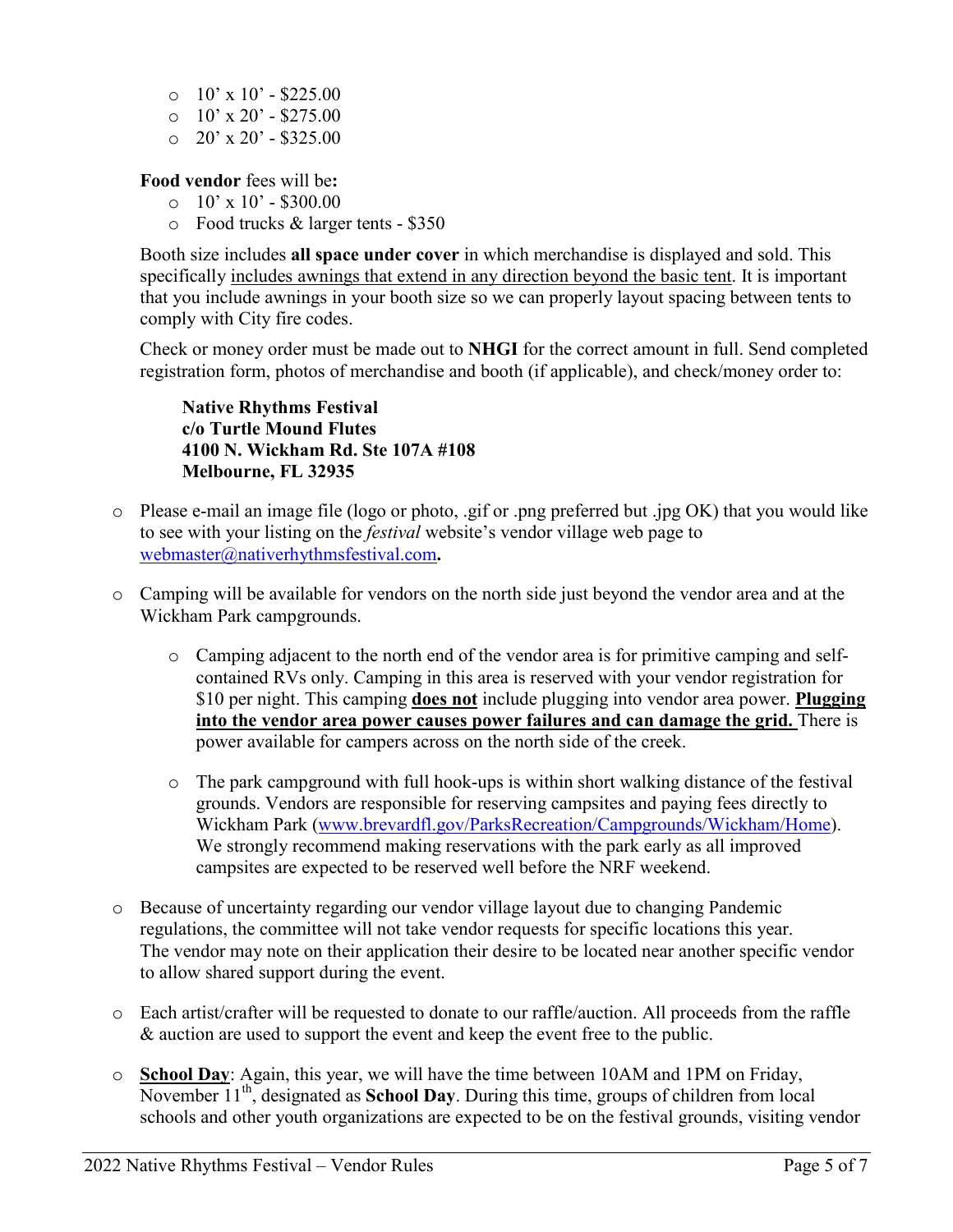booths and attending special performances in the amphitheater. Vendor participation is completely voluntary, but vendors who would like to interact with the children may want to have something prepared, such as a story, demonstration, flute or other performance, etc. to share with the children. Also, vendors may have a designated table of inexpensive items (which may not comply with the normal restrictions on items for sale) that the children may purchase during this time.

o **Native Rhythms Festival reserves the right for the sale of all drinks, including bottled water and soft drinks for our designated food vendors. Arts and crafts vendors may not sell drinks or food.**

**This will be an alcohol-free and drug-free event. Any vendor violating this rule will be asked to leave.**

### **Special Requirements for Food Vendors**

#### **General requirements include the following:**

o Food vendors must comply with all applicable State of Florida, Brevard County and City of Melbourne health and safety codes. Health inspectors will be on-site to check compliance.

#### o **All food vendors must have a current state issued food license to show the health inspector when requested.**

- o No cooking will be permitted under tents or canvas tops. Cooking is primarily defined as any initial cooking that involves fats and oils. This includes things like kettle corn, grilling, deep frying, etc. All cooking equipment must be located a minimum of 1 foot outside the tent and be roped off to keep patrons away from hot surfaces. Any vendor cooking with oils or fats must have a current tagged K class fire extinguisher and a 10 lb. 2A10BC fire extinguisher per NFPA 10. Please specify on your vendor application how much space is required outside your tent for these cooking operations and the festival will set aside adequate space adjacent to your tent. You may reheat already cooked food under your tent, or cook items that do not have the potential to create grease laden vapors (i.e., boiling water, heating soups, etc.)
- o Cooking equipment used in fixed, mobile, or temporary concessions, such as trucks, busses, trailers, pavilions, tents, or any form of roofed enclosure shall comply with NFPA 96, requiring a kitchen and a fire suppression system, complying with UL300, and a current state tag. All pressure cylinders must be securely chained.
- o All food vendors are required to sign the FLORIDA STATE STATUTE 633.0215, FLORIDA FIRE PREVENTION CODE acknowledgement form and submit it with the vendor application. The form is available for download from the vendor page of the **Native Rhythms Festival** website.
- o Access to running water is limited. Food vendors needing access to water must document this in their vendor application so that booths can be located appropriately.
- o All sites will have access to standard 110v electrical outlets. Access to 220v outlets is limited and should also be identified as a need in the vendor application.